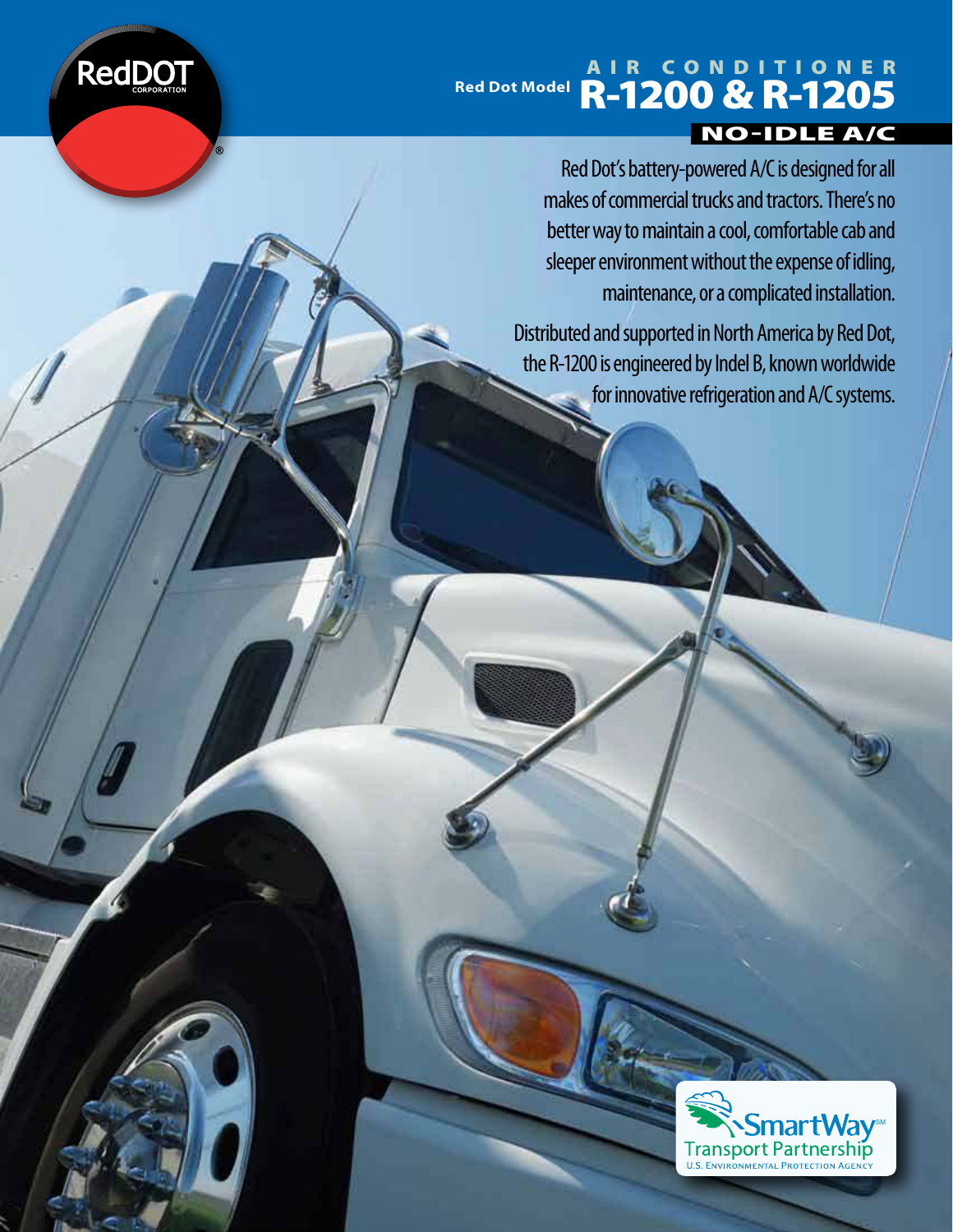# **R-1200 No-Idle Air Conditioner Unit**

#### **TRUCK SLEEPERS**

The R-1200 No-Idle Air Conditioning system is designed for rubber-tired, overthe-road applications. It will maintain a cool, comfortable sleeper environment while the truck engine is turned off, even in hottest and most humid climates. The system requires four dedicated Group 31 deep cycle AGM batteries and provides ten hours of cool comfortable sleeper A/C.

#### **R-1200 SPECIFICATIONS**

| <b>COMPRESSOR</b>                         | <b>Two Danfoss Compressors</b>                                                                                                                                                                       |
|-------------------------------------------|------------------------------------------------------------------------------------------------------------------------------------------------------------------------------------------------------|
| <b>REFRIGERANT</b>                        | $R-134a$                                                                                                                                                                                             |
| <b>VOLTAGE</b>                            | 12 / 24 volt Direct Current                                                                                                                                                                          |
| <b>COOLING CAPACITY*</b>                  | Up to 1800 Watt / 6150 BTU                                                                                                                                                                           |
| <b>12V CONSUMPTION*</b>                   | 75 Amps/Hour (maximum), 37 Amps/Hour (minimum)                                                                                                                                                       |
| <b>FAN SPEED/POWER</b>                    | 3-Speed (265 CFM)                                                                                                                                                                                    |
| <b>BATTERY PROTECTION</b> Standard        |                                                                                                                                                                                                      |
| <b>DIMENSIONS</b><br><b>&amp; WEIGHTS</b> | Condensing unit: $12''$ H x 28 %"W x 4 %"D - 15.8 lbs.<br>Evaporating unit: 5 %"H x 15 %"W x 13"D - 11.7 lbs.<br>Compressor/control unit: 8"H x 15"W x 15 1/2"D - 54.5 lbs.<br><b>TOTAL: 82 lbs.</b> |

\* figures taken with ambient temperature at 32°C / 89.6°F

#### FEATURES: The R-1200 basic kit includes these three components with all hoses and fittings.

#### In Sleeper

#### Evaporator with Dual Blowers

- $\bullet$  Mounts in the sleeper for flexible positioning and installation
- $\bullet$  Dual high speed blower motors force cool air throughout the sleeper
- $\bullet$  Digital control panel allows the driver to fine tune the comfort level

#### r-1200 oPtionS:

#### Smart Battery Isolator

#### RD-5-13056-0P

- Reduces charging system workload by not connecting the auxiliary batteries until the starting batteries are charged to 13.2V.
- Allows bi-directional charging from alternator or from shore power charger/converter when available.
- **•** Simple installation -Connect to starting battery, auxiliary battery, and ground.



### Trojan Absorbed Glass Mat (AGM) Battery

**•** Compact design fits nicely under the sleeper

RD-5-13055-0P (four pack)

Below Sleeper Dual Compressor Unit

when needed

time

 $\bullet$  Designed specifically for cycling truck applications/ auxiliary A/C systems

 $\bullet$  Dual Danfoss compressors provide maximum BTU's

● 12/24 Volt DC operation voltage extends system run

- $\bullet$  Excellent recharge efficiency while driving
- 30 month warranty



### Condenser with Dual Fans

Back of Sleeper

 $\bullet$  Lightweight and low profile allow flexible positioning and installation

Back of Sleeper Condenser with Dual Fans

Below Sleeper Dual Compressor Unit

In Sleeper Evaporator with Dual Blowers

- $\bullet$  Dual 12" fans offer efficient condenser operation in hot environments
- Rugged Stainless Steel frame provides long life and product appeal

#### Converter / Battery Charger

RD-5-13054-0P

115 Volt AC to 12 Volt DC

- l Allows system to run from shore power when available
- Recharges the auxiliary batteries to 90% in 2-3 hours
- **•** Specifically designed for Group 31 deep cycle AGM batteries

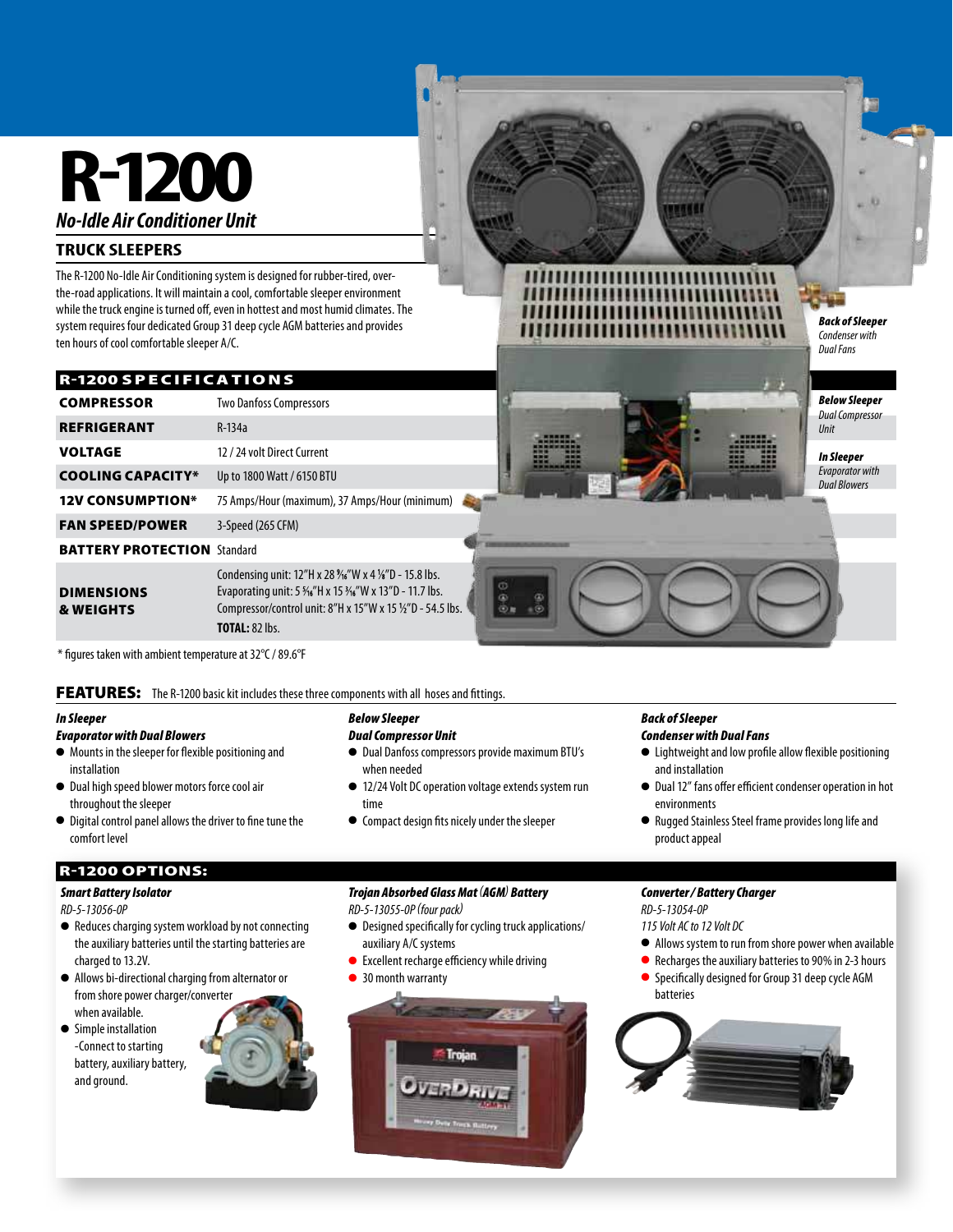# **R-1205 No-Idle Air Conditioner Unit**

#### **DAy CAbS • LIGHT-DUTY TRUCKS**

With the rising cost of fuel, clean diesel initiatives for a "greener" environment and the passing of no-idle regulations, overthe-road drivers are left with no choice but to install an idle reduction system. The R-1205 is a battery powered electric air conditioning system that independently functions with the engine turned off. It's quick, simple installation, intelligent design and low maintenance makes it the perfect idle reduction system that provides driver comfort, efficiency and safety for your day cab.

#### r-1205 SPeCiFiCAtionS

| <b>COMPRESSOR</b>                         | <b>Single Danfoss Compressor</b>                                                                                                                                                               |
|-------------------------------------------|------------------------------------------------------------------------------------------------------------------------------------------------------------------------------------------------|
| <b>REFRIGERANT</b>                        | $R-134a$                                                                                                                                                                                       |
| <b>VOLTAGE</b>                            | 12 / 24 volt Direct Current                                                                                                                                                                    |
| <b>COOLING CAPACITY*</b>                  | 950 Watt / 3250 BTU (Max)*<br>650 Watt / 2240 BTU (Min)                                                                                                                                        |
| <b>12V CONSUMPTION</b>                    | 29 Amps/Hour (maximum), 15 Amps/Hour (minimum)                                                                                                                                                 |
| <b>FAN SPEED/POWER</b>                    | 6-Speed (265 CFM)                                                                                                                                                                              |
| <b>BATTERY PROTECTION</b>                 | Standard                                                                                                                                                                                       |
| <b>ANTI-TILT PROTECTION</b>               | Standard                                                                                                                                                                                       |
| <b>DIMENSIONS</b><br><b>&amp; WEIGHTS</b> | External condenser: $7\frac{13}{16}$ H x 34 $\frac{1}{16}$ W x 23 $\frac{13}{16}$ D $-$ 55 lbs. (Total)<br>Internal evaporator: 6 $\frac{1}{2}$ "H x 13 $\frac{1}{2}$ "W x 15 $\frac{1}{4}$ "D |

*Allaces* 

 $\frac{1}{\ln |\mathbf{u}_1||\mathbf{u}_2||\mathbf{u}_3||\mathbf{u}_4}$ 

\* figures taken with ambient temperature at 32°C / 89.6°F